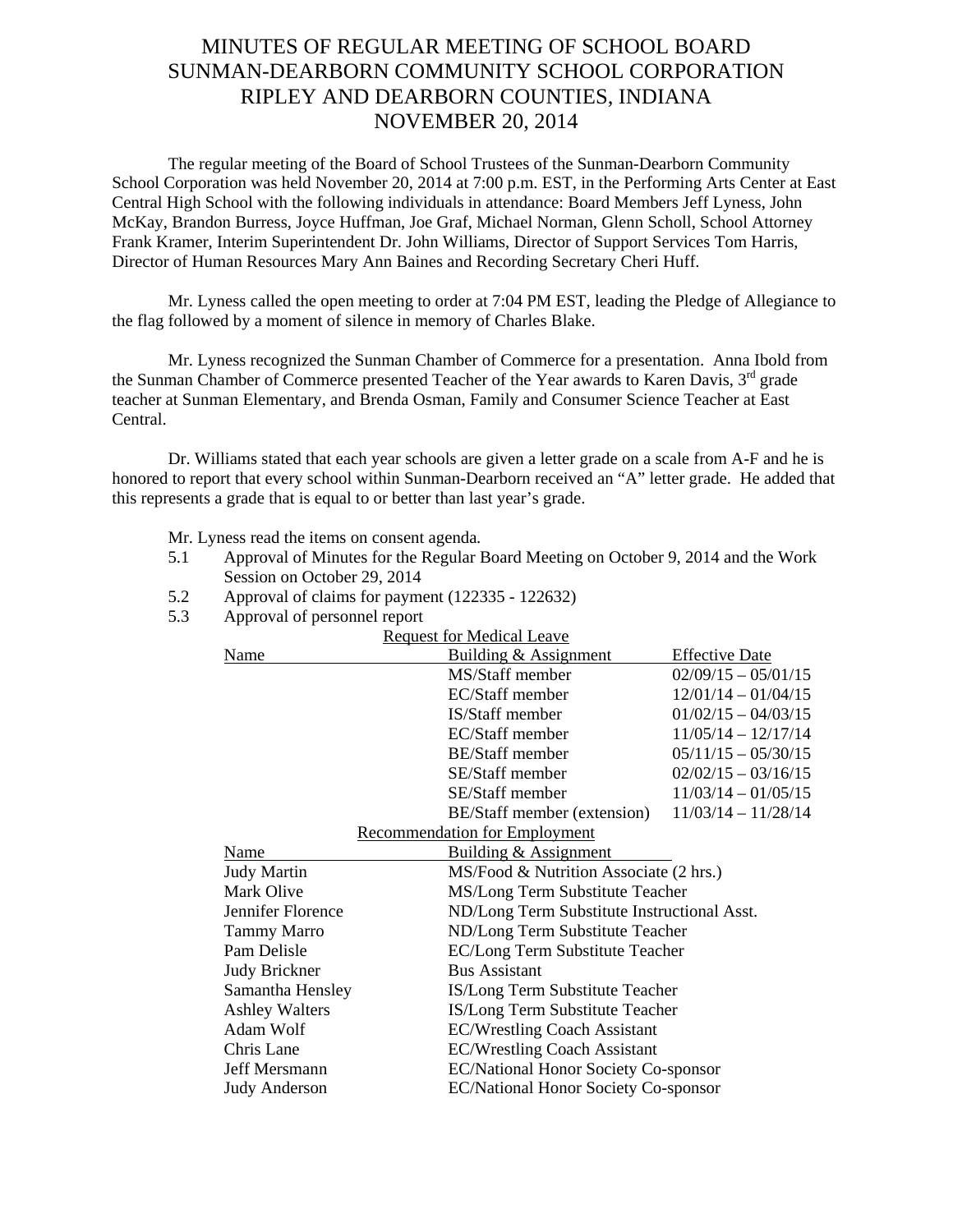| <b>Accept Letters of Resignation</b> |                                   |                       |  |
|--------------------------------------|-----------------------------------|-----------------------|--|
| Name                                 | Building & Assignment             | <b>Effective Date</b> |  |
| <b>Suzanne Childers</b>              | <b>BE/Instructional Assistant</b> | 12/19/14              |  |
| Cheryl Lieland                       | Corporation Bus Driver            | 12/19/14              |  |
| <b>Cathy Bertke</b>                  | <b>MS/Cross Country Coach</b>     | 10/10/14              |  |
| Lauren Grzanke                       | EC/Asst. Cheer Coach              | 10/08/14              |  |
| Recommendation for FT to PT          |                                   |                       |  |
| Name                                 | Building & Assignment             | <b>Effective Date</b> |  |
| Jennifer Parr                        | ND/Instr. Asst. FT to PT          | 10/27/14              |  |

5.4 Approval of overnight field trips

- David Disbro taking 20 ECHS basketball players to the Bob Wettig Invitational Tournament in Richmond, IN; leaving on January 1, 2015 and returning on January 3, 2015.
- ECHS Varsity wrestling coaches taking approximately 20 wrestlers to the North Montgomery Holiday Duals in North Montgomery, IN; leaving on December 29, 2014 and returning on December 31, 2014.
- Brenda Osman taking 3 FCCLA members to the State Officer meeting in Indianapolis, IN; leaving on December 5, 2014 and returning on December 6, 2014.

Mr. Lyness asked if the Board would like any items broken out individually.

Dr. Williams recommended that the Board approve with one motion and one vote, consent agenda items 5.1 through and including 5.4 as presented.

Mr. Scholl made a motion, seconded by Mr. Graf, to approve consent agenda items 5.1 through and including 5.4. The motion carried by voice vote.

Mr. Lyness recognized Mrs. Baines.

Mrs. Baines explained to the Board how non-certified employees are paid and stated that this is a problem because we are technically paying them ahead. She added that the solution to this problem will be resolved beginning with the 2015-16 school year when we move all non-certified employees paid by the hour to a time clock system where they will still be paid every 2 weeks, but 2 weeks behind. She noted that proceeds from the sale of the Bond will be used to purchase the time clock system.

Dr. Williams reviewed the Financial Report for October 2014 stating that we should end the year with an approximate balance of \$300K in the general fund.

Mr. Lyness asked for comments from the S-DEA. There were no comments.

 Mr. Lyness stated that he will allow public comment later in the meeting in regards to Agenda Item 9.3, for now he asked for public comments in regards to any other items and read the rules for public participation. There were no public comments.

Mr. Lyness moved to Action Items.

Dr. Williams stated that our insurance company recommends we have an "Interim Treasurer/Director of Finance" and recommends that the Board approve Mary Ann Baines as the Interim Treasurer/Director of Finance.

Mr. McKay made a motion, seconded by Mr. Graf, to approve Mary Ann Baines as the Interim Treasurer/Director of Finance. The motion carried by voice vote.

Dr. Williams thanked Mr. McKay, Mr. Norman, and Mr. Burress for their time spent on negotiations and recommended that the Board approve the 2014-15 Master Contract.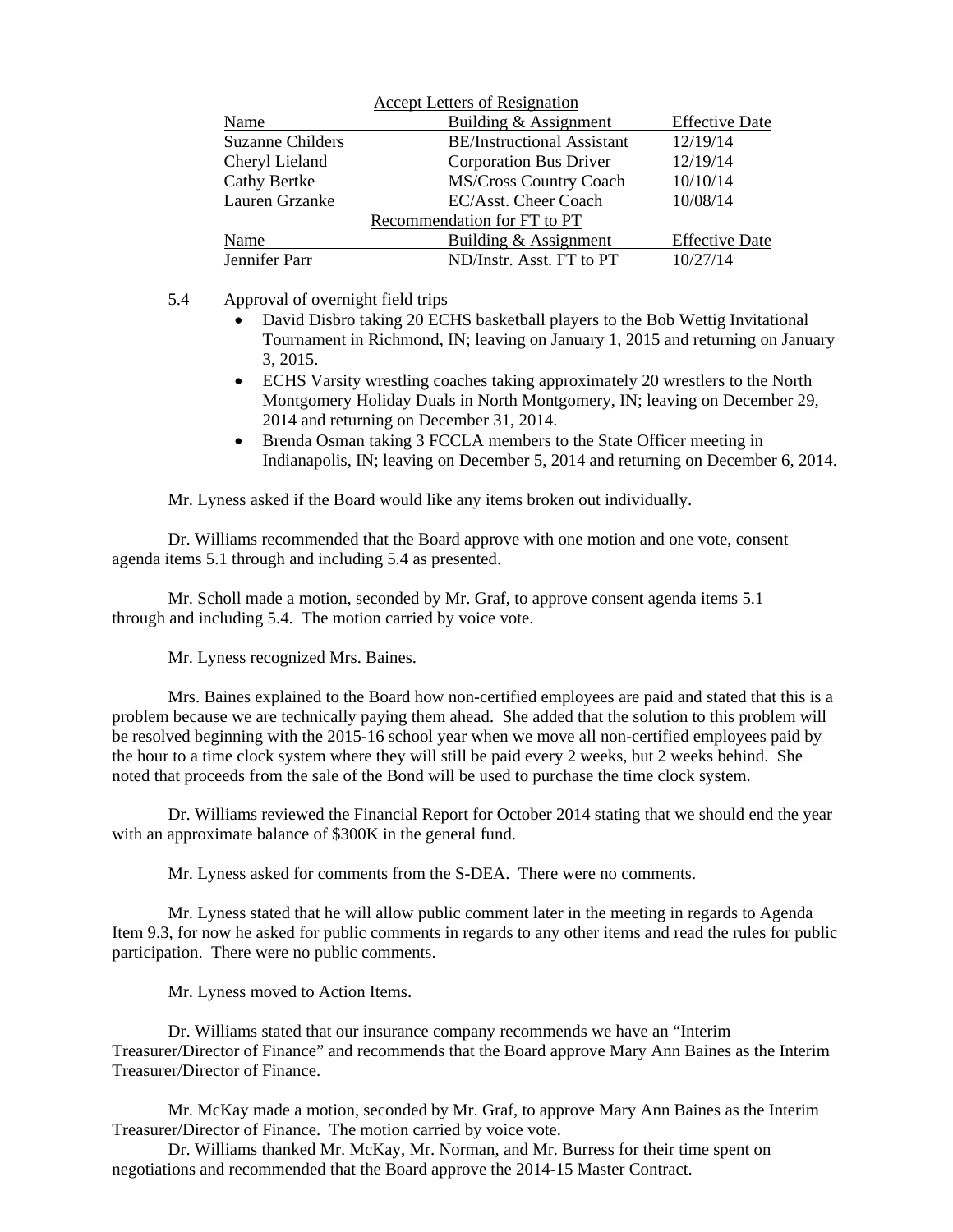Mr. Scholl made a motion, seconded by Mr. Burress, to approve the 2014-15 Master Contract. Mr. Lyness thanked the three Board members as well and also the teachers. The motion carried by voice vote.

Mr. Lyness recognized Dr. Williams for a presentation on the possible school restructure alternative.

Dr. Williams reviewed alternatives E and F, elementary building capacity levels (current and 5 year projection), and considerations. He stated the main difference between E and F is operational costs to keep North Dearborn open or closed. Also on E, some of the  $8<sup>th</sup>$  grade classes will move to the math wing of the high school. He noted that any renovations needed for the Intermediate or Middle School would be Capital Projects Fund money, not General Fund.

Mr. Burress asked how the layout of the Intermediate School conforms to an Elementary School. Dr. Williams stated that it is not ideal but it will work. Mr. Lyness asked why it was not ideal. Dr. Williams explained that ideal would be all one level.

Mr. Burress asked if the parking lot was big enough for the busses. Mr. Harris said yes.

Mr. Lyness asked for public comment and reminded everyone that the rules for participation, read earlier in the meeting, still apply.

Amanda Vinup, parent of a  $3<sup>rd</sup>$  grader at North Dearborn, thought savings from the Bond could be used to make necessary repairs at North Dearborn.

Stephanie Hiltz, 26051 Rolling Drive in West Harrison, stated that she received 1000 signatures in 12 days to keep North Dearborn open.

Jacob Hiltz, 26051 Rolling Drive in West Harrison, thinks we could see even more problems if North Dearborn closes and hopes that the Board does their best to make a good decision.

Amanda Vinup, same as above, asked if we have looked into any programs that we could implement to get additional funding and/or offering more programs to increase enrollment.

Brian Miller, a St. Leon resident, stated that he checked the birth records at Dearborn County Hospital and they are not declining.

Robyn Stuhan, 20399 Longview in Hidden Valley, asked if money set aside for renovations in other buildings could be used for North Dearborn renovations instead.

There were no other comments so Mr. Lyness closed public comments.

Mr. Lyness asked Mr. Harris to speak in response to the question about using the Bond savings for repairs at North Dearborn. Mr. Harris stated that the Bond money is being used to fix things that capital projects money cannot pay for. Mr. Norman added that the capital projects fund is a totally separate fund and the two cannot be intermingled.

In regards to money being spent at East Central, Dr. Williams said purchases will include new computers for all teachers, a video retrieval system, an upgrade to servers and wireless, but this is district wide, not just East Central.

 Mr. Lyness stated they are definitely keeping class size in mind but the Board has a financial responsibility to maintain a positive budget. He added that they have looked into adding programs but it's hard when working with such a thin staff from the cuts several years ago. Mr. Lyness said he does not want to bring the new Board in on a bad note.

 Mr. Lyness suggested to Stephanie Hiltz that she help all those people that signed the petition reach out to our legislators through the letter writing campaign.